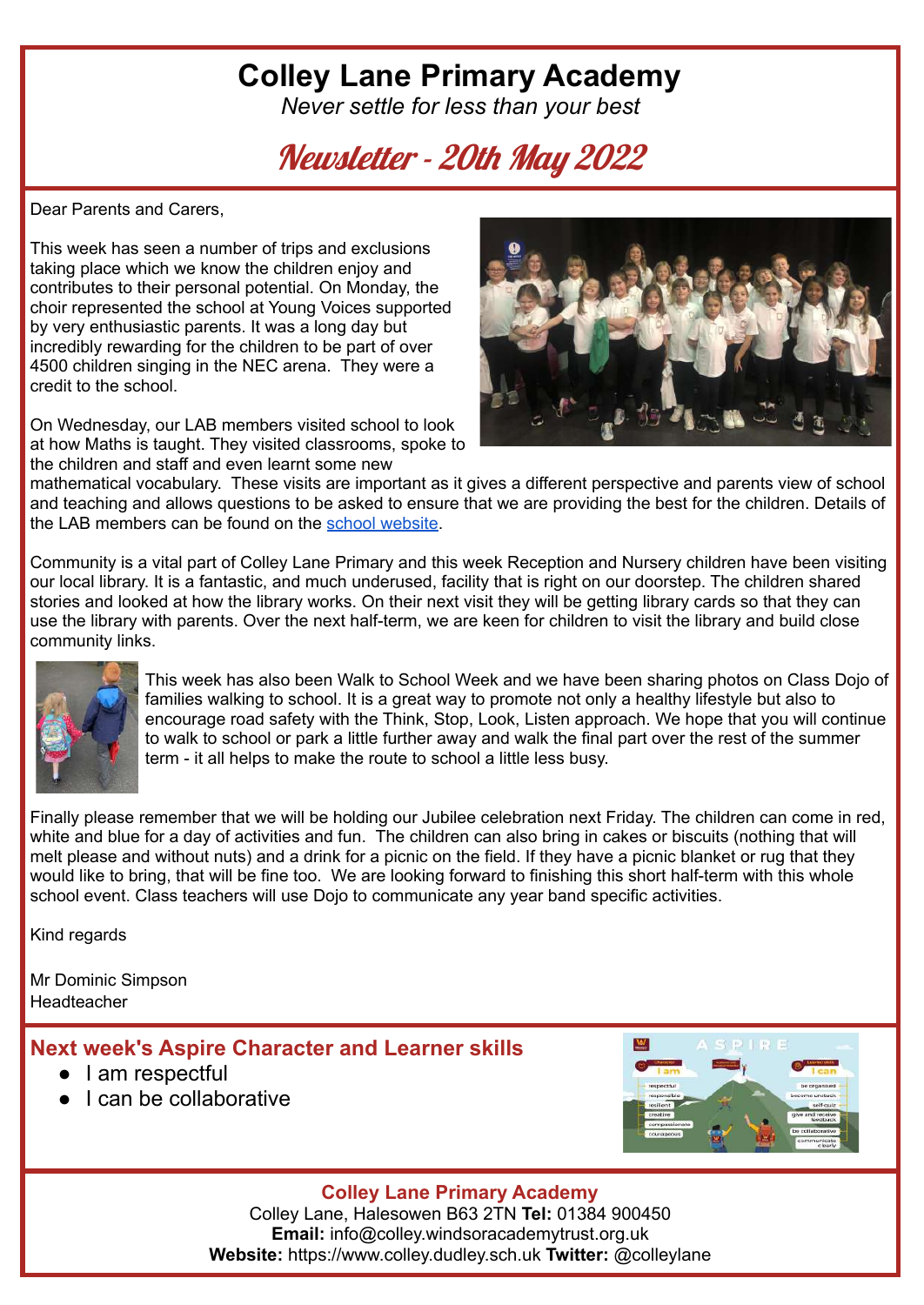|           | <b>Key Dates</b>                                                                                                               | <b>Reminders</b>                                                                                                                                                                                                                                    |  |  |
|-----------|--------------------------------------------------------------------------------------------------------------------------------|-----------------------------------------------------------------------------------------------------------------------------------------------------------------------------------------------------------------------------------------------------|--|--|
|           | Friday 27th May - Jubilee Celebration Day<br>(Wear red, white and blue)<br>Monday 30th May - Friday 3rd June - Summer          | <b>School start and finish times</b><br>Start time - All years - Doors open at 8.40am, school<br>starts at 8.55am<br>Finish time - Reception and KS1 - 3.05pm. All KS2 -<br>3.15pm                                                                  |  |  |
|           | <b>Half Term</b>                                                                                                               | <b>Medicines</b>                                                                                                                                                                                                                                    |  |  |
|           | Monday 6th - Wednesday 8th June - Year 6<br><b>PGL Residential Trip</b>                                                        | If you have brought medicine into school for your child<br>and they longer require it or if it has passed the duration<br>you requested on the medical form, can you please                                                                         |  |  |
|           | Monday 13th June - Year 4 Think Tank Museum<br>Trip                                                                            | collect it from the school office.                                                                                                                                                                                                                  |  |  |
|           | Thursday 15th June - Year 5 ArtsMark Trip                                                                                      | <b>School Trips</b><br>If your child has a trip coming up, can you please<br>ensure that you give consent and make any payments                                                                                                                     |  |  |
|           | Friday 17th June Nursery Reception and Year 6<br>Photos                                                                        | on ParentMail before the given deadline.                                                                                                                                                                                                            |  |  |
|           | Thursday 23rd June - Dance 'Frozen' Theatre<br>Trip to London                                                                  | Tuck Money - KS2 Please note there has been a slight<br>price increase.<br>Can parents please check their ParentMail account to<br>make sure there is money if they would like their child                                                          |  |  |
|           | Monday 27th June - INSET Day - School Closed                                                                                   | to have tuck at break time. Please note that this also<br>applies to families who receive free school meals. Items                                                                                                                                  |  |  |
|           | Tuesday 28th June - Year 1 Sycamore<br><b>Adventure Centre Trip</b>                                                            | are 40p each, other than the Milkshakes which are 45p.                                                                                                                                                                                              |  |  |
|           | Friday 1st July - Year 6 Drayton Manor Trip                                                                                    | <b>Names in Coats</b><br>Can we remind all parents / carers to make sure<br>children bring a coat to school with their name on. We                                                                                                                  |  |  |
| $\bullet$ | Last day Thursday 21st July closing at 1pm<br>Nursery morning session only                                                     | do still have limited coats available to buy from the<br>school office for just £5.                                                                                                                                                                 |  |  |
|           | Friday 22nd July - Tuesday 6th September -<br><b>Summer Holidays</b><br>Wednesday 7th September - Children return to<br>school | <b>Uniform</b><br>Please can all children's uniforms, coats, water bottles<br>and lunch boxes be labelled with their child's full name.                                                                                                             |  |  |
|           |                                                                                                                                | PE<br>All children are to come into school with their PE kits on<br>their PE days.                                                                                                                                                                  |  |  |
|           |                                                                                                                                | Parking<br>Can we remind you that the car park is for staff only<br>and permit holders. If you need to use the car-park,<br>please see the office for a parking permit. Please do not<br>park in the disabled bays unless you have a blue<br>badge. |  |  |

## Iris ParentMail

ParentMail is our main communication platform where you will receive emails from Mr Simpson, the office and teachers keeping you informed of school events, trips and class news. You can also report absences, book and pay for Breakfast and After School Clubs and purchase uniforms.

We encourage all parents to register if you haven't already. For those who haven't and if you have an email address, you will be receiving a verification email soon via your emails. Please follow the link on the email to register. You will get notification when we send out forms for trips, all payments will be via Parentmail. Please contact the school office if you need any assistance.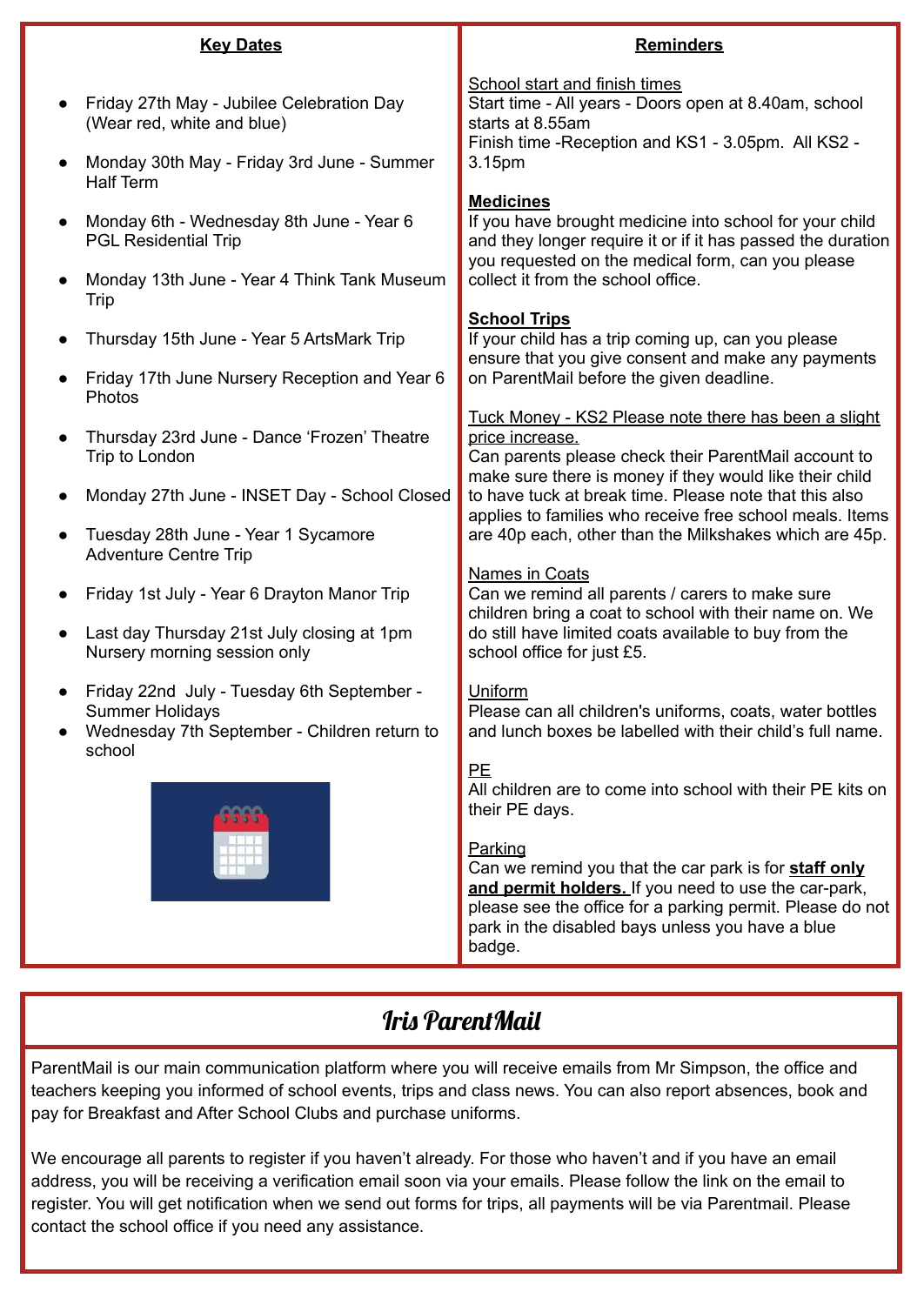## General Reminders

#### School Dinners

Just a reminder that you no longer need to book meals in advance, children can choose what they would like to eat on the day at the counter. Parents will still need to ensure that there is money in their child's ParentMail account but children will indicate they are having a hot dinner on the day in registration.Next week will be **Week 3** Menu, please see below: \*Please note on Friday 27th May there will be a change of menu for a Jubilee **Party where there will be Burgers/Veggie Burgers, Hotdogs/Quorn Dogs and Pizza with chips available with various puddings to choose from\***



The menus rotate on a 3 week cycle and all menus can be found on the website under 'School Life' then 'Essential Information'. You can also pick up a copy from the school office.

#### Asthma

Just a reminder that if your child needs an inhaler in school, please can you come to the office to fill in the relevant paperwork. You will be asked to leave one inhaler in school.

#### Class Dojo

Please sign up to Class Dojo this weekend using the letter provided from school. For more information please see your child's class teacher or the school office.

#### PE Days

Nursery - Wednesday

Reception - Monday

- Year 1 Wednesday
- Year 2 Thursday
- Year 3 Monday and Tuesday
- Year 4 4R & 4K Monday and Thursday, 4H Wednesday and Thursday

Year 5 - Tuesday and Friday

Year 6 - Wednesday and Friday

**Walk to School**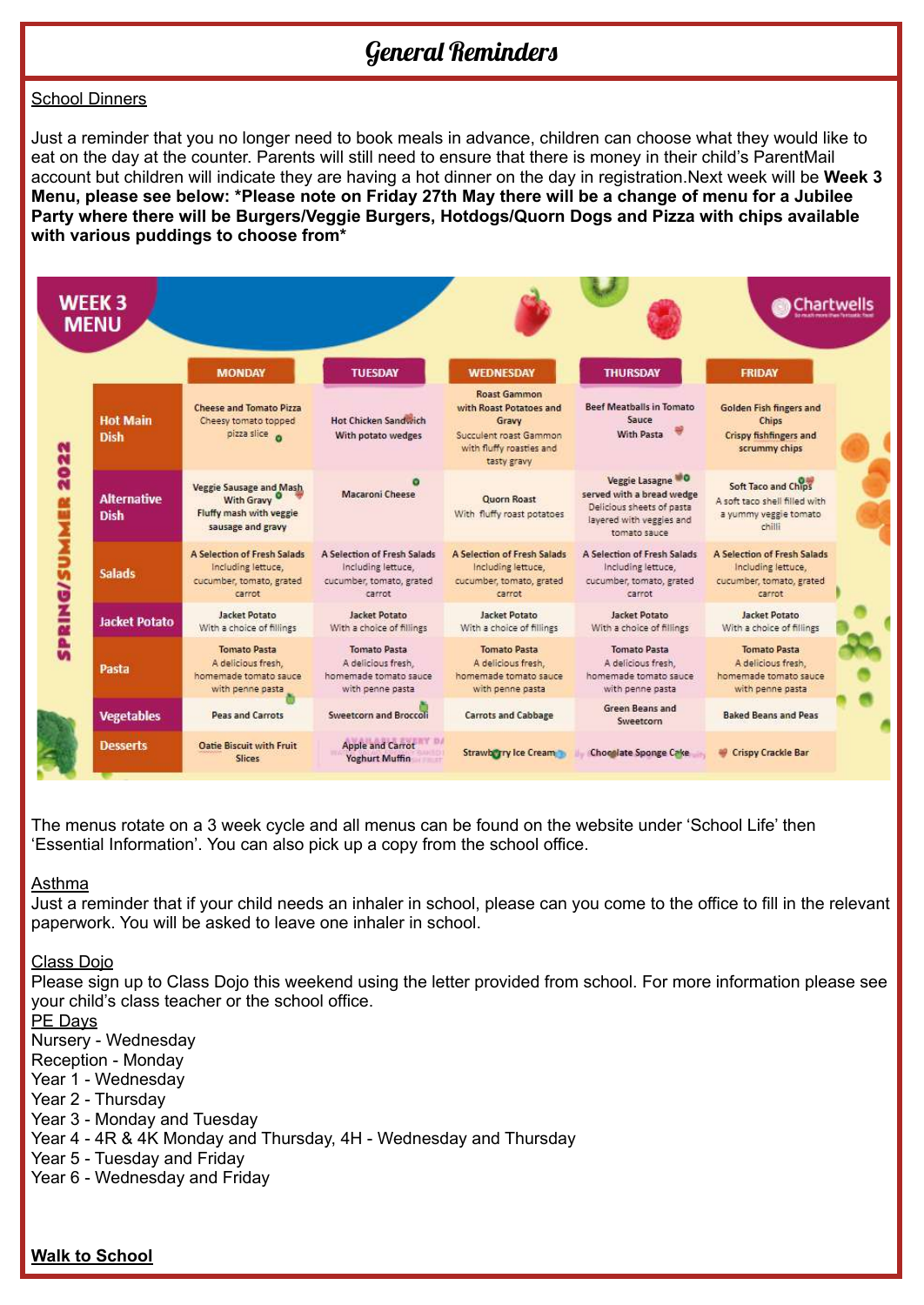Well done to all the children and families who have walked to school this week for National Walk to School Week. The children have also been doing a lot of walking in PE, with Mr Blount organising walking races to promote the benefits of walking.

We have also been focusing on the Green Cross Code, reminding children where and when it is safe to cross the road. You can see in the photos that the children have walked safely to school, stopping, looking and listening before they cross.

Thank you to everyone who sent in photos, please continue to do this over the Summer term and keep walking to and/or from school as often as you can.



### **Attendance**

If your child is going to be absent from school for any reason please let us know as soon as possible by;

- Calling 01384 900450 and speaking to a member of staff or leaving a message.
- Sending an email to [attendance@colley.windsoracademytrust.org.uk](mailto:attendance@colley.windsoracademytrust.org.uk)
- Reporting their absence via the ParentMail App.

Please be aware you **must** report your child's absence **every day** that they are unable to attend school. Thank you.

# What's been happening in school this week?

## **Nursery**

This week in Nursery we have continued our topic on growing and have been enjoying playing in the garden centre role-play area that Mrs Williams has set up in the garden. This week some of the children have also enjoyed a trip to the local library where they got to meet one of the librarians who read 2 stories to them and spoke all about the library. The children all listened really well and were excited to tell their friends about the visit when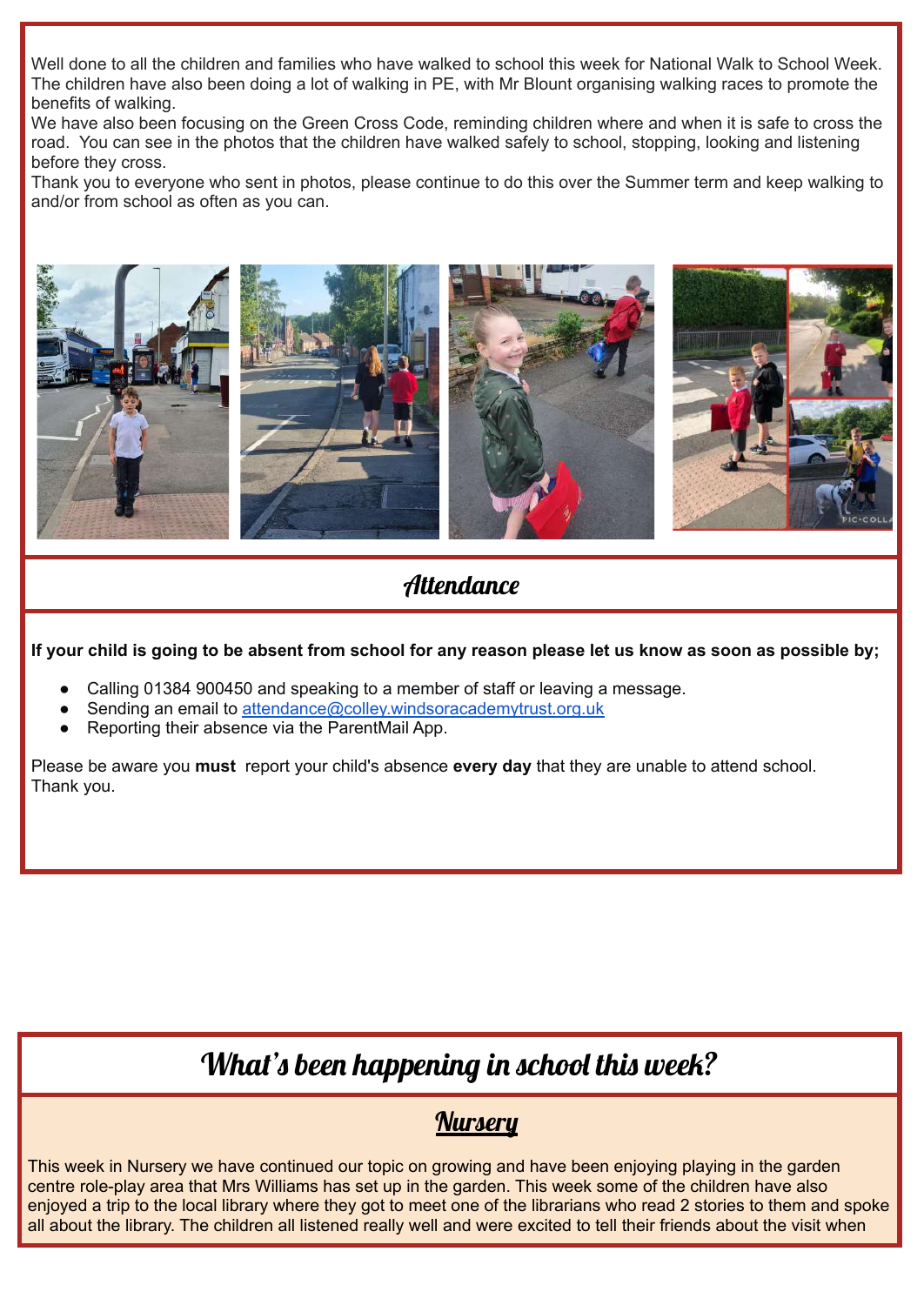they got back to the classroom.

This week we have also been talking about the Green Cross Code and enjoyed walking around the school field during our PE lessons to emphasise the importance of walking. To support our learning on the Green Cross Code, staff have drawn a road on the playground with large chalks and encouraged the children to use the bikes, cars, lollipop sticks and traffic lights to role-play their new learning on how to safely cross a road.

In WCR this week, we revealed our new book as 'Billy and the Beast'. The children enjoyed learning some new vocabulary for the book and then identifying it when we read the story. For one of the lessons the children also got to draw their own beast that may have been in the story thinking about the features they may have.

In maths this week, we have introduced length. The children have enjoyed exploring the concept of length by using large rulers and comparing the size of different objects. Children have been introduced to the vocabulary long/longer/longest and short/shorter/shortest and have been using this within their play.

We hope you have a wonderful weekend!

## **Reception**

Reception children started off their week, talking about the Green Cross Code and walked around the school field twice to remind them of the benefits of walking to or from school. They have continued to talk about road safety throughout the week and have earnt a bookmark reminding them to stop, look and listen. After the half term holiday, the children will be taking part in a road safety workshop to help them develop their understanding of where and when it is safe to cross.

The children in RDW got to practise their stop, look and listen skills whilst walking to the local library where they listened really well to two stories and had the opportunity to explore the children's section and read a variety of books. RY will be visiting next week and children who attend forest school will visit after half term. You will be receiving a library enrollment form soon. Please complete and return to school asap so your child can start taking books home.

In whole class reading, children have been creating their own maps for a unicorn hunt influenced by the story We're Going on a Bear Hunt. The children were very imaginative with the settings they could travel through and created great actions and sounds. They have been focusing on using vocab such as through, across, down, up and in between when describing their journeys. The children really enjoyed following their maps.

In maths, children have started to explore patterns in numbers by looking at odd and even numbers. Listen and watch the story My [Even](https://www.youtube.com/watch?v=Bk4HftjD8PQ) Day and [One](https://www.youtube.com/watch?v=e5AKZ_R46lE) Odd Day encouraging your child to tell you why a number is odd or even.

In literacy, they have continued to learn vocabulary linked to plants and have been labelling the different parts of a plant. The children have been using their phonics to write sentences and labels, using the words stem, leaf, flower and roots. Have a go at labelling items at home or writing sentences.

Next week the children will be celebrating the Queen's Jubilee and taking part in some art and cooking related activities.



## Year 1

Well done to everyone who took on the challenge of doing some extra walking this week, in our "walk to school week." We have been encouraging the children to try to do more walking, if they can and had our own walking relay races in PE. The children had great fun and became so engrossed that they forgot they had already had a turn and just kept on walking! We have also been talking about the green cross code each day, learning about how to cross the road safely.

We have continued with our art work, inspired by the artist and writer Eric Carle. We used the papers that we created last week to make collages of our very own mini beasts. The children drew around stencils to make the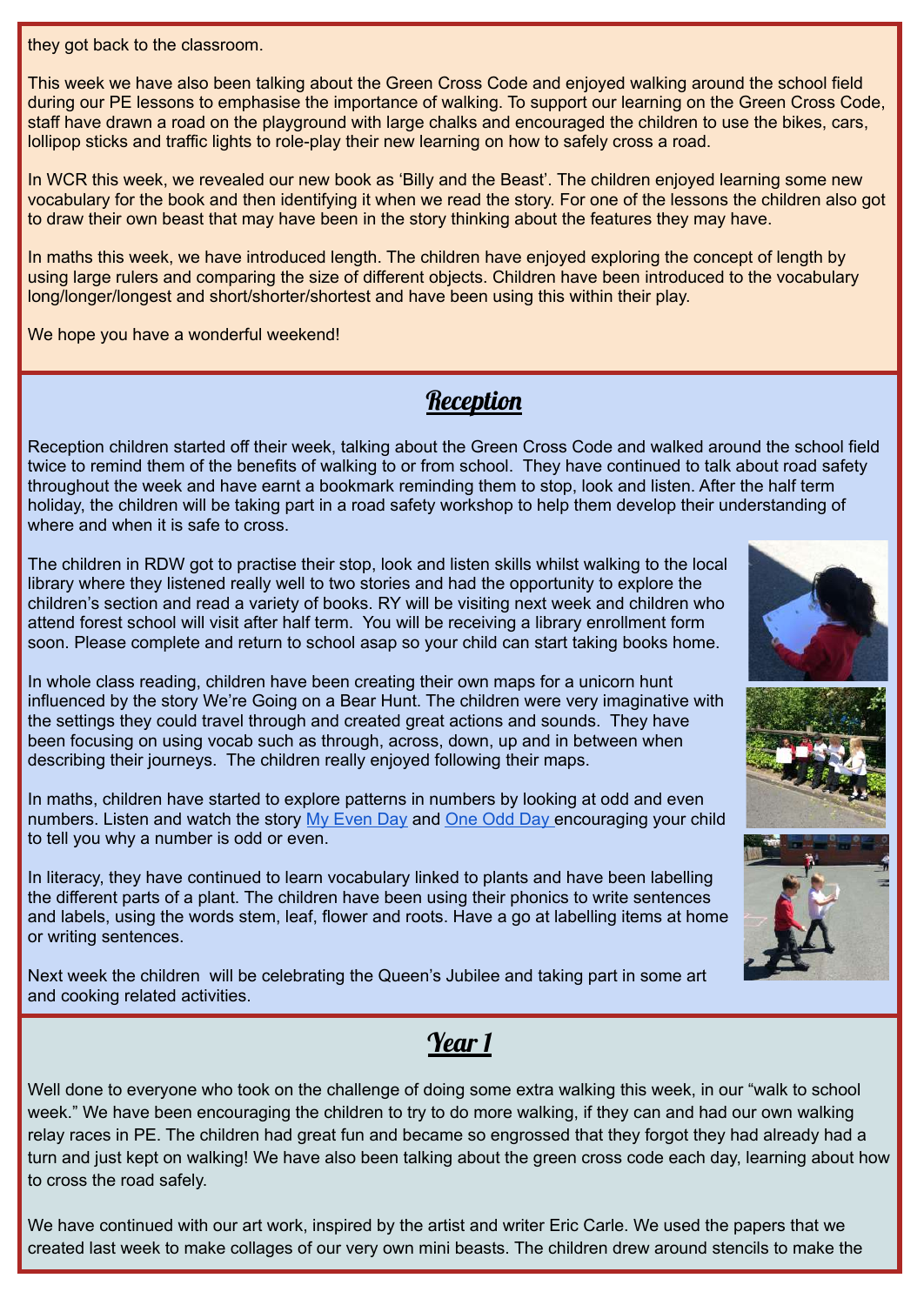different parts of their bug and then stuck all the pieces down and decorated to make the most fantastic looking creatures. They looked great!



In English we used the story of the Hungry Caterpillar to write our own short stories. We looked at what the caterpillar ate, talked about our favourite foods and thought about some good adjectives we could use to describe them. Although we did not have anything around to taste, we imagined biting into some foods and pulled faces to show how it might have tasted. Biting into a lemon was the best, faces representing "sour" proved to be very funny! We also looked at how to make some words into plurals by adding s and es. Then we put all our skills together to write our own version of the original story, with different minibeasts as the main character. We had lots of alternatives such as the Hungry Spider, The Hungry Ladybird and The Hungry Bumble Bee but they all had very odd diets!

We received a letter from the Three Little Pigs this week, asking the children to find a good material that they could use for their new house, as the Big Bad Wolf had changed tactics and was now spraying water all over their houses in order to try to get in.

So in our science lesson we set about researching the best material for the pigs to use. They had to test which would be best out of cloth, plastic, tin foil or sponge. We had to make some predictions first but then the children had great fun testing each piece, over a cup, pouring on some water and waiting to see if any water went through. They were then able to decide what material was best, so that we could get back in touch with the Three Little Pigs. I hope we managed it in time!

We hope you all have a lovely weekend!

## Year 2

We have had a very busy time in Year 2 this week, where the children have wowed us with their resilience and perseverance!

This week the children started constructing their DT project, where they had to make a sliding mechanism. Last week the children were set the challenge of designing and making an interactive page for our book Solo. The children decided how they wanted to decorate their page, using paint, collage, watercolour and different textures. The children also designed their character! Next week they will add their final details and make their project come to life. The children also designed their character!

In our PE lessons this week we enjoyed our weekly skipping challenge in the sunshine. To help promote the health benefits of walking, we also did some power walking! Although we had lots of fun, we did find it very hard to stop



ourselves from running! The children then learnt all about relay races and practised racing in teams, passing the baton.

This week in science we have looked at grouping and classifying food. We looked at the Eatwell plate and discussed the importance of the different food groups and why we need a varied, healthy diet. We found out that we need lots of carbohydrates to give us energy to help keep us active and we need some protein to help repair our muscles. We worked collaboratively to sort these different foods onto our own Eatwell plates.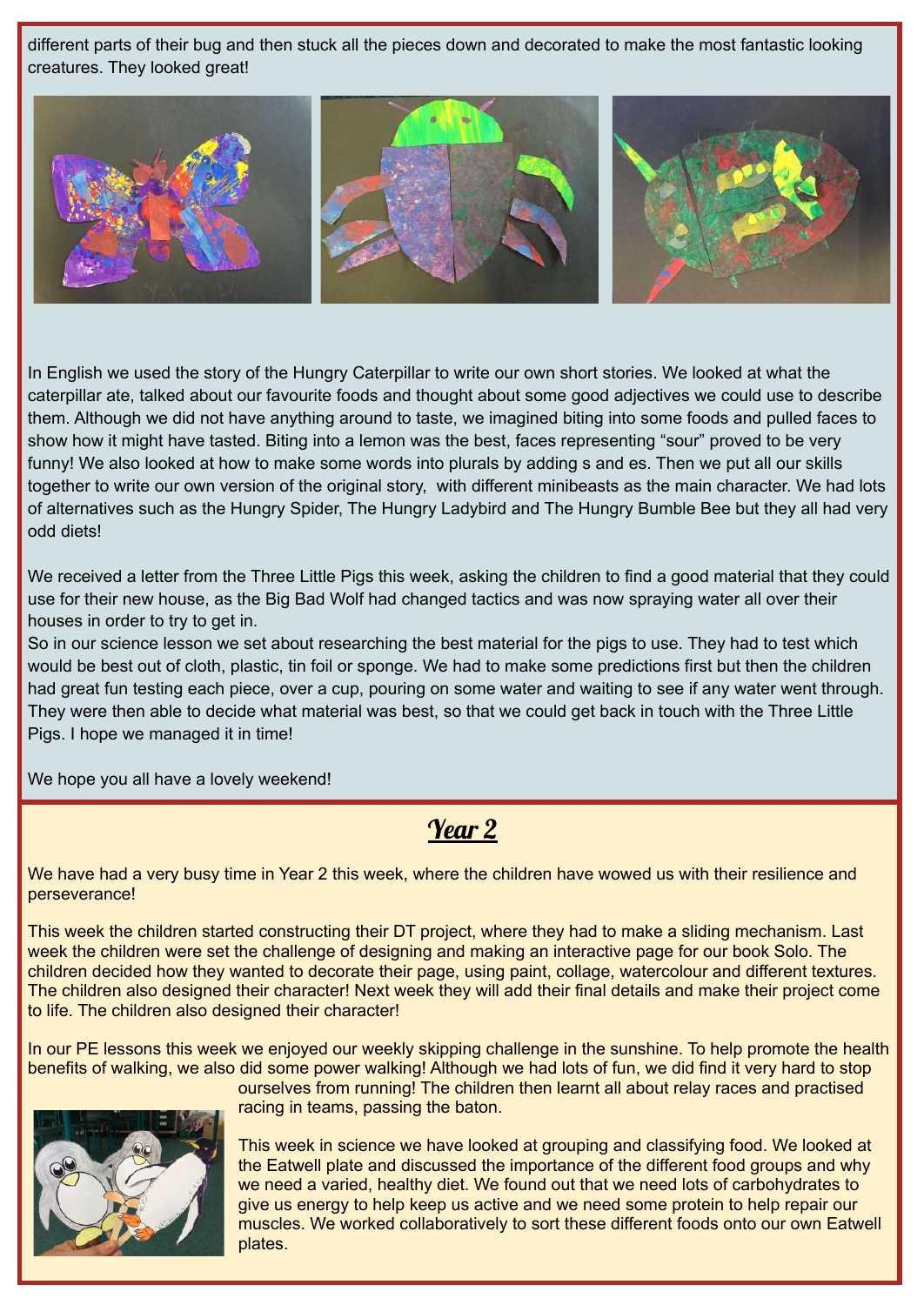

Year 3 Another busy week in Year Three with lots of investigating and researching. In Science, the children were using their Maths skills to measure height and length of femur to see whether the taller children had the longest femur. Super pattern seeking enquiry skills there. Can your child tell you what they found out?

In Maths we have continued to read scales and intervals to record weight in g, kg and volume in ml and l. The children have become more accurate and have seen how reading the scale accurately is important.

We have written our own fables in English this week to complete our unit of writing. The children have read, analysed, planned and shared fable ideas across the last couple of weeks to build up to writing their own. Some lovely pieces of writing representing a wide range of morals. The children chose the moral they wanted to illustrate through their writing.

We have been active in our PE lessons, working hard on our athletic skills of throwing the javelin and running to pass the baton quickly and efficiently. Resilience and teamwork were both on show. We have also been combining walking/marching around the classroom while chanting out times tables.

In one of our reading lessons this week we read all about Marcus Rashford and his work to support children over Lockdowns. The children have read nonfiction and fiction this week and been using their domain skills of retrieval and inference. They are enjoying learning more about the lives of 'The Railway children' in our whole class reading book. We met a mysterious visitor to the railway station this week, so we needed our prediction skills too.

Next Friday we will be celebrating the Queen's Platinum Jubilee and the children are invited to wear red, white and blue that day. We will be spending the day learning about the Queen, her family and some of the work she does. A lovely morning of reading, researching, writing and Art to look forward to, before an afternoon celebrating with the rest of the school and hopefully the sun will be shining!

Have a lovely weekend everyone.

Year 4

Year 4 have had a very creative week this week!

In Science, we have been investigating the digestive system and following the journey of food as it goes through our bodies! To do this we used a plastic bag to act as our stomachs. We then placed biscuits and bananas in the bag and squashed it all together. Following that, we used water to act as bile and stomach acid to show how food is broken down. After that, we emptied the bag into the small intestine (a pair of tights) and squashed it tightly so the water and nutrients came out which is then ingested into our systems. The waste product was then emptied as we cut the tight open and we will leave that to your imagination as to what the waste was! As you can imagine, many children were feeling rather queasy after the activity but thoroughly enjoyed it! Here is a link to find out more…<https://www.bbc.co.uk/bitesize/topics/zv9qhyc/articles/zby2xyc>

In Maths, we have been investigating acute, obtuse and right angles individually and within shapes. We used our iPads to use a geoboard to investigate how to create shapes with different types of angles. In June, the Year 4 children will be taking part in a national multiplication test so please use TT Rockstars at home to help them prepare for the test.

In Design and Technology this week, we have worked in pairs to design and make a kalimba or a rainmaker. We listened to different types of African instruments first and discussed how they were made and how the sounds are produced. The simple designs made it a great activity for pupils to work independently. To make a kalimba we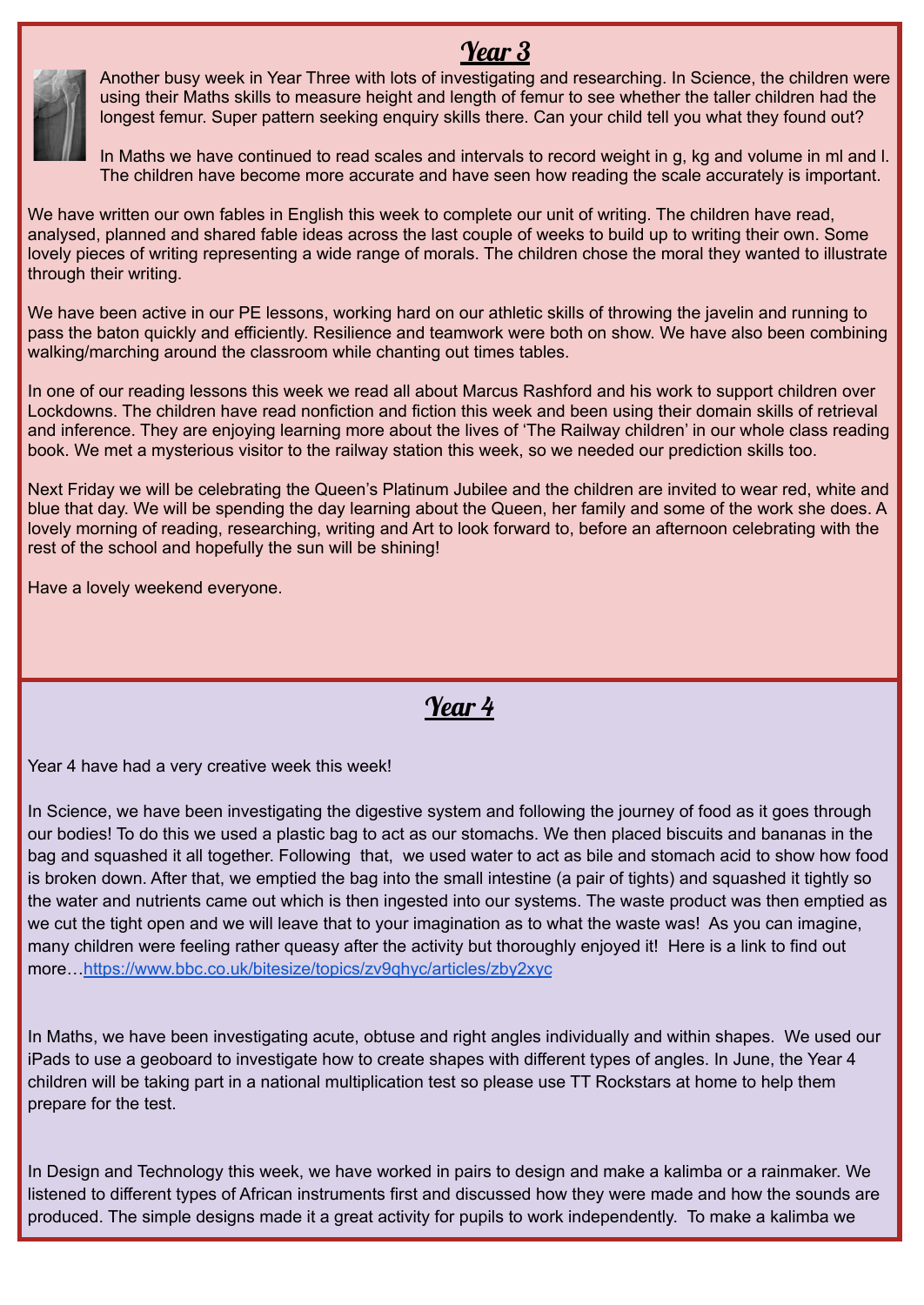used paper bowls and lollipop sticks and to make the rainmaker we used cardboard tubes and rice. Please see our work below along with an example of a real kalimba.



Year 5

It has been a creative week in Year 5! Children have been busy creating artwork based around the Queen's Jubilee and they are already looking forward to our school celebration.

During our English lessons this week, we started a new writing project - writing a non chronological report, which will link to our whole-class book. To begin, we identified key features of this type of report by looking at example text, checking how those features are used and where they are usually positioned within the report. We've practised and reviewed spelling rules for words spelt with silent letters.Today, children will be given the next spelling rule focus: To spell words which end in –ant, -ent, ance, -ence,-ancy and -ency. In our reading lessons, we focussed on our inference domain skills. We read persuasive text which questioned 'Should animals be kept in zoos?'. We had whole-class discussions around this question before creating an informed opinion based on what we've read.

We've overcome some tricky questions during our maths lessons this week. Our unit is based around calculating whole numbers with decimals, and some of the problem-solving tasks really made us think and reason. We've been resilient and, using our ASPIRE Values, we've moved forward. We have developed mental strategies to x2, x4 and x8, we've also learnt to round and adjust our numbers before calculating. Well done to all children!

During our science lessons, we've researched the different stages of the human life-cycle. Our focus this week was the 'senior' stage. We've created our own unique research pages within our books. Children have really enjoyed this approach to researching and it really is great to see a whole set of individual pieces of work.

Have an enjoyable and relaxing weekend ahead of our final week of this half-term.

## Year 6

Year 6 have been busy this week, settling into the Summer term after SATs. They are still working incredibly hard in writing, with the focus being to perfecting their writing skills and ready for secondary school. This week's writing has been based on personifying an object and writing a narrative around the life of that object before something terrible happens to it! The children have personified so many different things; from pizza to ice-cream, pencils to doors, even coins! They have written incredible pieces of work and have really refined their skills to show how they have mastered a range of techniques. What a fantastic way to end our week.

In Theme this week, the pupils continued with their Harry Potter themed dance pieces and brought drama into their performances. Based around a wizarding duel, the pupils created freeze frames demonstrating different stages within a duelling battle. These were fabulous and the children were really keen to show their friends in class. Make sure you check out the photographs on Class Dojo.

In PE, the pupils have begun to work on developing their athletics skills, preparing for the sports term ahead. The children worked on perfecting their passing skills with the batons for relay races or improved their throwing skills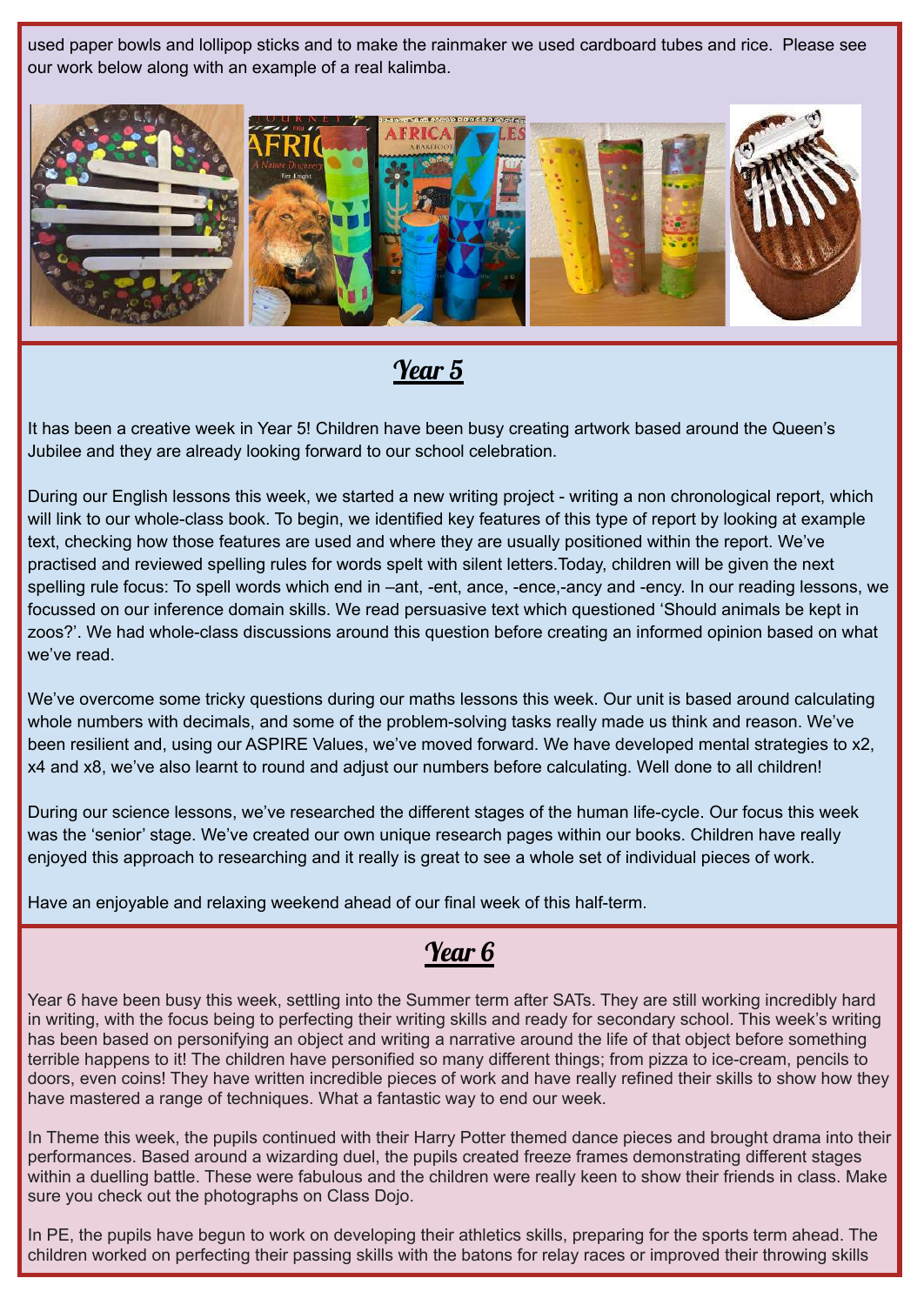for javelin. All of the pupils worked hard in these lessons and really enhanced their learning in PE. A quick reminder to all parents that the PE days are now as follows:

- 6H Wednesday and Friday
- 6O Tuesday and Wednesday
- 6S Monday and Wednesday

Finally, today we revealed the audition date for this year's Year 6 play. The pupils will be auditioning for parts on Thursday afternoon ready for the beginning of play rehearsals after half term. All pupils received an audition script; we encourage all of the pupils to have a go, whether they would like a large or small part. Get practising Year 6 we look forward to seeing your auditions on Wednesday!

We would like to wish you all a restful weekend and look forward to a great final week to this half term.

### **News**....

Beaver Scouts group recruiting new members

If your child is interested in becoming a Beaver Scout, one of our parents has asked if we could mention the following:

Every Tuesday night from 6.00pm-7.15pm at the Scout Hut, Foxcote Lane (just past The Why Not Pub) the Beaver Scout group meets to do activities, games and crafts. Six year old boys and girls are welcome.

Colley Lane Website

If you haven't already, please take the time to look at our new website at <https://www.colley.dudley.sch.uk/> You will be able to find all the information that you need about our school including key information, news and dates and parent information.

Local Events



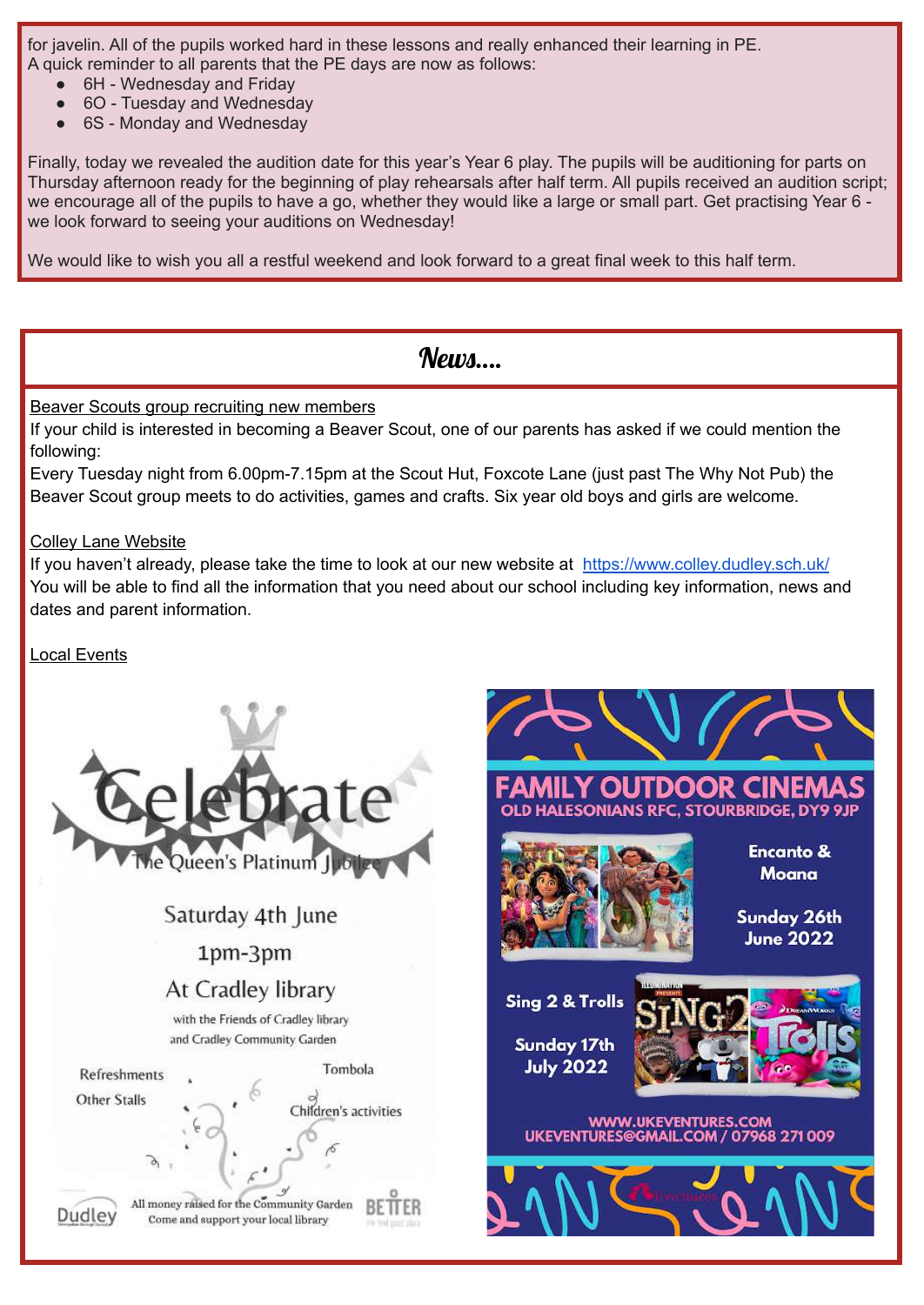#### Audio Books

Audio books are a fantastic way to engage readers and offer a perfect opportunity to enjoy sharing a book with your son or daughter at home. Sooper Books very kindly donated their entire library of audio books for children to enjoy at school so we will be enjoying these in our lessons. If you wish to dip into a sample of these books at home, please access them via our school website on the following link:

<https://www.colleylaneprimary.org.uk/teaching-and-learning/reading-at-home/>

Here you will find a range of award-winning fairy tales, bedtime stories, fables and poems. Some of the titles are samples and there are a few stories which are free to access all of the time.

We would like to thank Sooper Books for their generous donation. If you would like to sign up for a membership to Sooper Books from home, they are currently offering a 1 week free trial or a £3.00 monthly subscription.

#### Netflix Age Ratings

You will be aware that Netflix is hugely popular across all ages but there have been concerns in relation to age ratings and the type of content that is recommended to viewers. Like many other services, Netflix uses algorithms to determine what you might like to watch based on viewing history, what you have liked etc.

Since last year, Netflix has been working with the BBFC and 100% of the content on Netflix is now age-rated to BBFC classification standards. It is the first UK streaming service to accomplish this.

Here is a guide on how to set up a child account and choose maturity ratings. [Parental](https://help.netflix.com/en/node/264) controls on Netflix

# Pupil Achievements

This week's Hot Chocolate Friday children: 20th May

| <b>RDW</b> | <b>RY</b> | <b>1N</b> | 1MS       | 2D         | 2E        | 3H     | 3W       | ሥ      |
|------------|-----------|-----------|-----------|------------|-----------|--------|----------|--------|
| Hayyin     | Harry B   | Sinan     | Sulaiman  | Feb & Ayah | Jonah     | Jennie | Ayaarn   |        |
|            |           |           |           |            |           |        |          |        |
| 4R         | 4K        | 4H        | <b>5W</b> | 5C         | <b>5A</b> | 6H     | 60       | 6S     |
| Mia        | Ella-May  | Khirad    | Scarlett  | Seb        | William   | Adam   | Ziarh-Ni | Ariyam |

Lily in 2E participated in a football tournament this week and got to penalties in the semi final where she received a medal! She also received her trophy at her football presentation for her amazing season with Halas Hawk



Angels U7's. Well done Lily!

Congratulations to Jacob Harris in 1MS who passed Stage 1 at his swimming lessons - great work Jacob!



A big well done to Freya Shakespeare in 1MS who competed in her first gymnastics competition and was awarded 1st place - super work Freya!



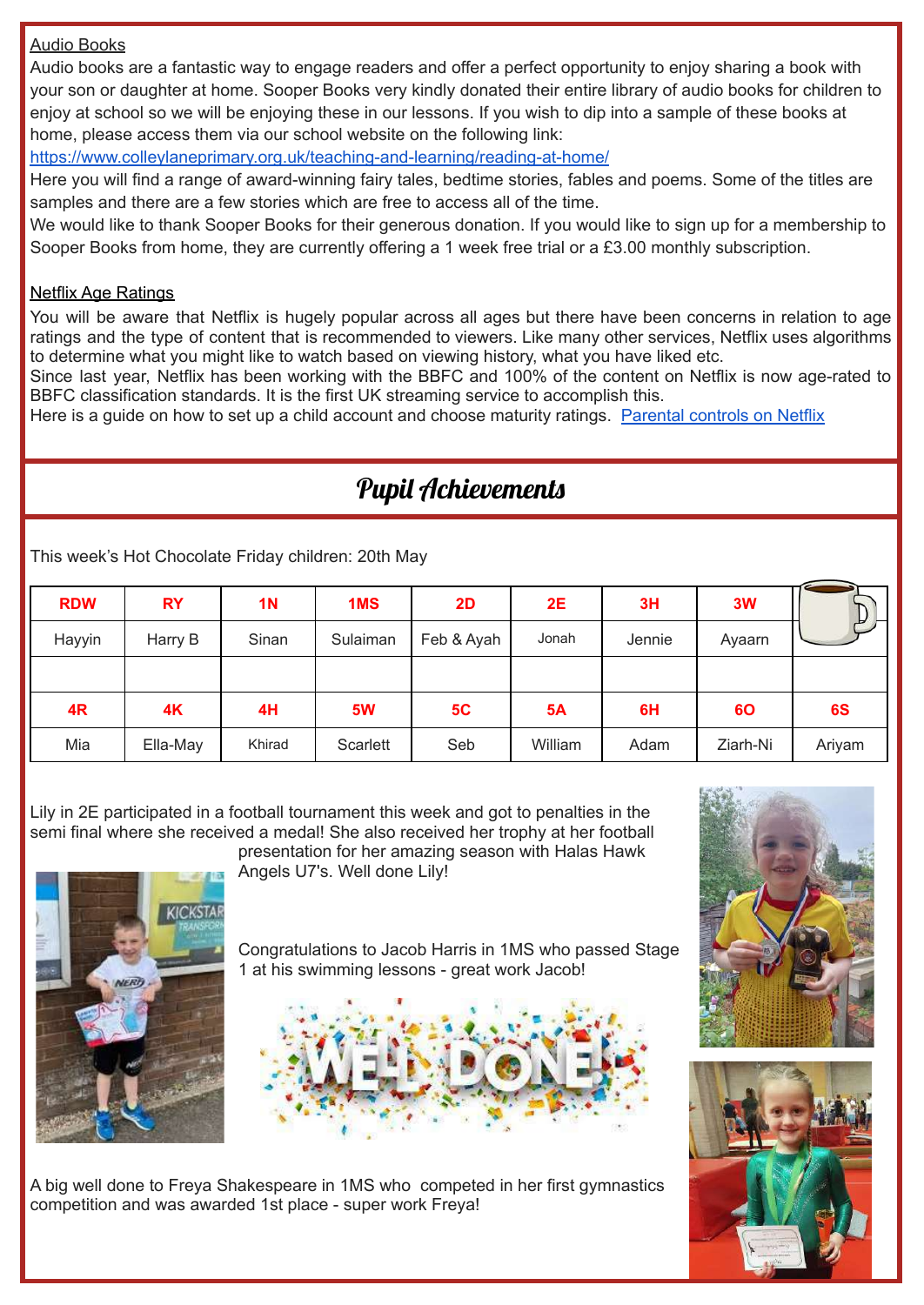Please email achievements to [info@colley.windsoracademytrust.org.uk](mailto:info@colley.windsoracademytrust.org.uk)

## The Kindness Corner

#### **Action for happiness**



#### **Black Country Food Bank**

The collection box for Black Country Food Bank is now in the school foyer where donations can be brought in at any time throughout the school year. If you are able to donate any non-perishable food items please bring these along to the school office where we will collect them before donating them to help our local food bank and community.

Take a look at the amazing work they do by visiting their website at <https://www.blackcountryfoodbank.org.uk/>



## Diary Dates

**Summer Half Term**

Monday 30th May 2022 to Friday 3<sup>rd</sup> June 2022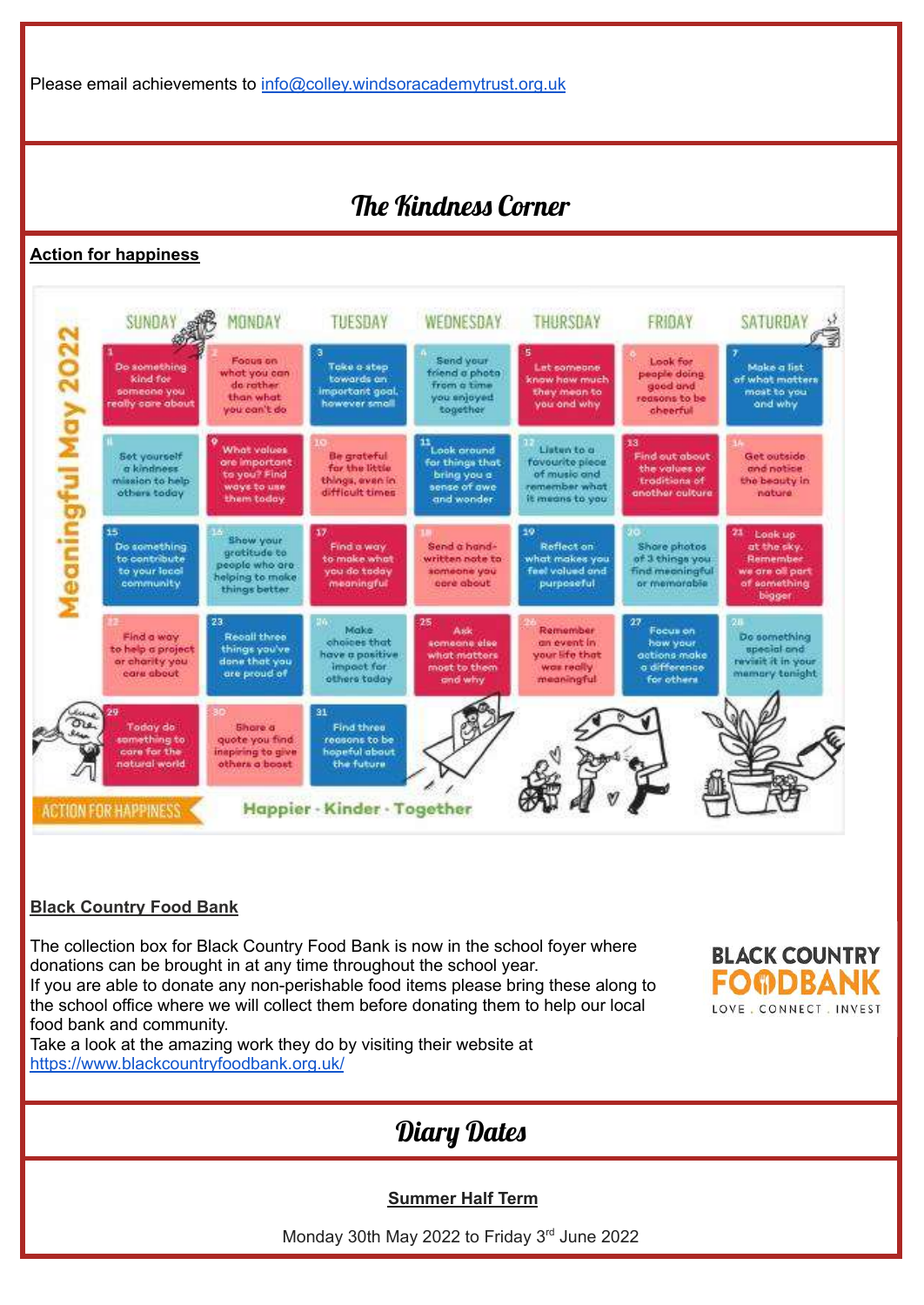Return to school on Monday 6<sup>th</sup> June 2022

#### **Summer Holidays**

Thursday 21st July finish at 1.00pm

Friday 22nd July 2022 to Friday 2nd September 2022

Inset days Monday 5th and Tuesday 6th September 20222

#### **Return to school on Wednesday 7 th September 2022**

#### **Autumn Half Term**

Monday 24th October to Friday 28th October 2022

Return to School on Monday 31st October 2022

#### **Winter Holidays**

Monday 19th December 2022 to Monday 2nd January 2023

Return to School on Tuesday 3rd January 2023

#### **Bank Holidays**

May Day – Monday  $2<sup>nd</sup>$  May 2022

#### **Inset Days**

Monday 27th June 2022

Monday 5th, Tuesday 6th September 2022

## Sports Clubs

#### Colley Lane Sports Club News

Well done to everyone who has attended a club this week. The children are doing really well learning new skills and practising ones learnt before. There are still places at most clubs so there is still a chance to come along and join in especially in the morning before school. Next week we have got some great competitions coming up which we are preparing hard for.

The price of clubs is £1 per club to a maximum of £3 regardless of how many clubs attended per week (this doesn't include JSB clubs.)

Unless your child has PE on the same day as a club they must come in school uniform and bring their kit to change into. If they are participating in a club before school they can come in their kit and bring their uniform to change into if they don't have PE that day, this also applies to the JSB club.

| <b>Sports Clubs</b> |                                   |      |                            |             |  |  |  |  |
|---------------------|-----------------------------------|------|----------------------------|-------------|--|--|--|--|
|                     | <b>Before school (Start time)</b> | Cost | After school (Finish time) | <b>Cost</b> |  |  |  |  |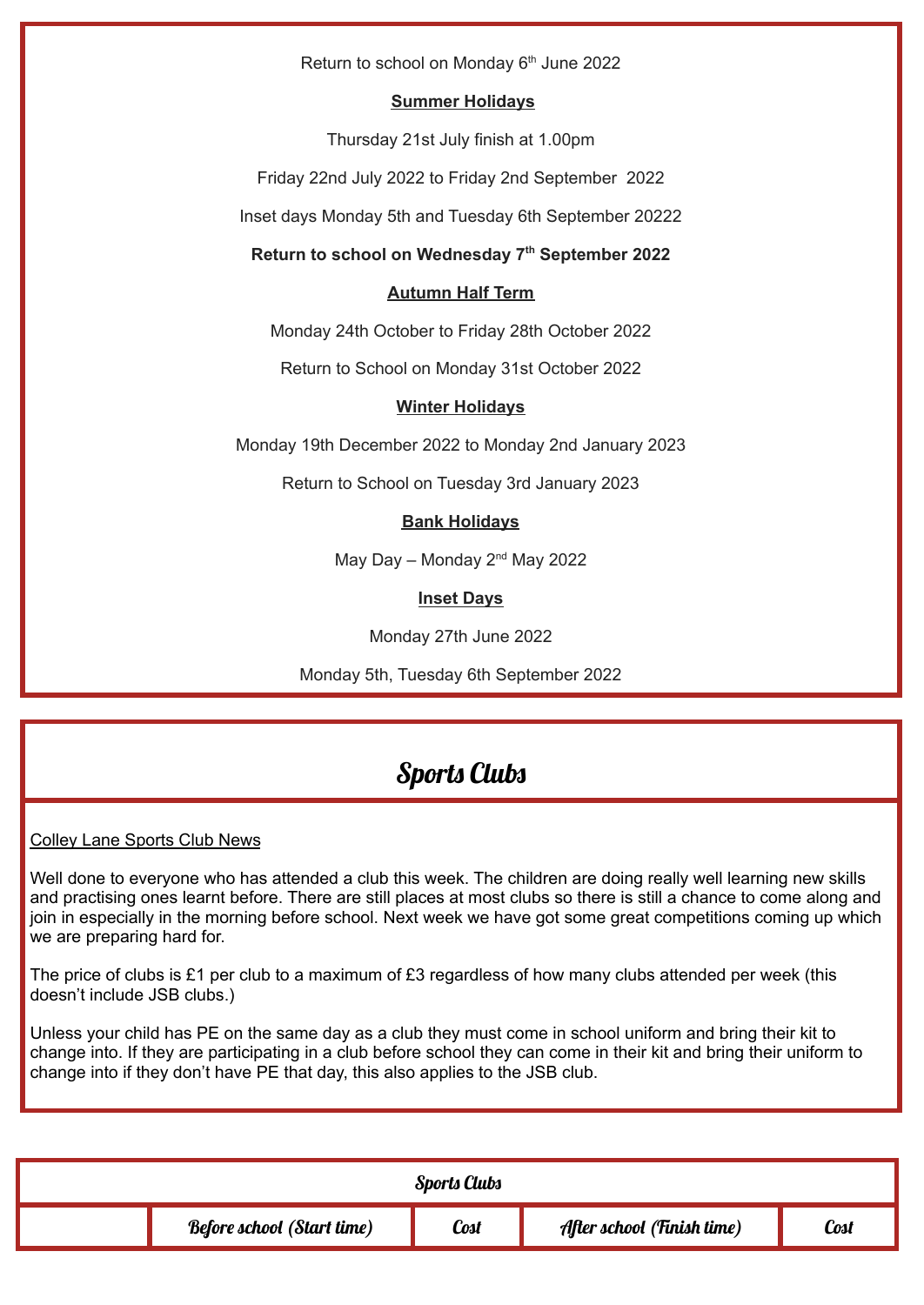| <b>Monday</b>   | £1.00<br>Y4, Y5 and Y6 Cross Country<br>(8.00)                                        |       | Y3 & Y4 Multi Sports (4.15)<br>YR, YI & Y2 Multi Skills<br>$(4.30)*$ <b>JSB</b> | £1.00<br>£3.00 |
|-----------------|---------------------------------------------------------------------------------------|-------|---------------------------------------------------------------------------------|----------------|
|                 |                                                                                       | £1.00 | <b>Y4, Y5 &amp; Y6 Netball (4.15)</b>                                           | £1.00          |
| Tuesday         | <b>Y3, Y4 and Y5 Tri Golf (8.10)</b>                                                  |       | <b>Y5 &amp; Y6 Dance (4.15)</b>                                                 | £1.00          |
|                 |                                                                                       |       | <b>Y5 &amp; Y6 Football (4.30)* JSB</b>                                         | £3.00          |
|                 | Y5 & Y6 Football (8.00)* JSB                                                          | £2.00 | $\gamma$ 5 & $\gamma$ 6 Athletics (4.15)                                        | £1.00<br>£3.00 |
| Wednesday       | Y3 & Y4 Football (8.00)* JSB                                                          | £2.00 | Y3 & Y4 Dodgeball (4.30) * JSB                                                  |                |
|                 | Y4, Y5 & Y6 Sportshall Athletics<br>-invite only (8.00)<br>Y4, Y5 & Y6 Cricket (8.00) | £1.00 | <b>Y5 &amp; Y6 Rounders (4.15)</b>                                              | £1.00          |
|                 |                                                                                       |       | <b>Y3 &amp; Y4 Choir (4.15)</b>                                                 | £1.00          |
| <b>Thursday</b> |                                                                                       |       | Y1 & Y2 Football (4.30)* JSB                                                    | £3.00          |
|                 |                                                                                       |       | <b>Y3 &amp; Y4 Football (4.30) * JSB</b>                                        | £3.00          |
|                 | <b>YR, Y1 &amp; Y2 Football (8.00)</b><br>$*$ <i>JSB</i>                              | £2.00 | Y4, Y5 & Y6 Girls Football (4.30)                                               | £1.00          |
| <b>Friday</b>   |                                                                                       |       | Y5 & 6 Squad Football - Invite<br>Only (4.30) Y4 Football trials                | £1.00          |
|                 |                                                                                       |       | <b>Y5 &amp; Y6 Dodgeball (4.30) * JSB</b>                                       | £3.00          |

## Free School Meals

If your child is in Reception, years one or two, you will automatically be entitled for free meals under the new 'Universal Infant Free School Meals' criteria.

However if you do meet the criteria listed below then you will need to submit an online claim in order for your child's school to receive Pupil Premium funding.

Your child may be able to get free school meals if you get any of the following:

- Income Support
- Income-based Jobseekers Allowance
- Income-related Employment and Support Allowance
- Support under Part VI of the Immigration and Asylum Act 1999
- The guaranteed element of State Pension Credit
- Child Tax Credit (provided you're not also entitled to Working Tax Credit and have an annual gross income of no more than £16,190)
- Working Tax Credit Run-on paid for 4 weeks after you stop qualifying for Working Tax Credit
- Universal Credit (you must have less than £616.67 a month net earned income (after tax and not including any benefits)

Children who receive a qualifying benefit in their own right are also allowed to receive free school meals. Children under the compulsory school age who are in full time education may also be entitled to receive free school meals.